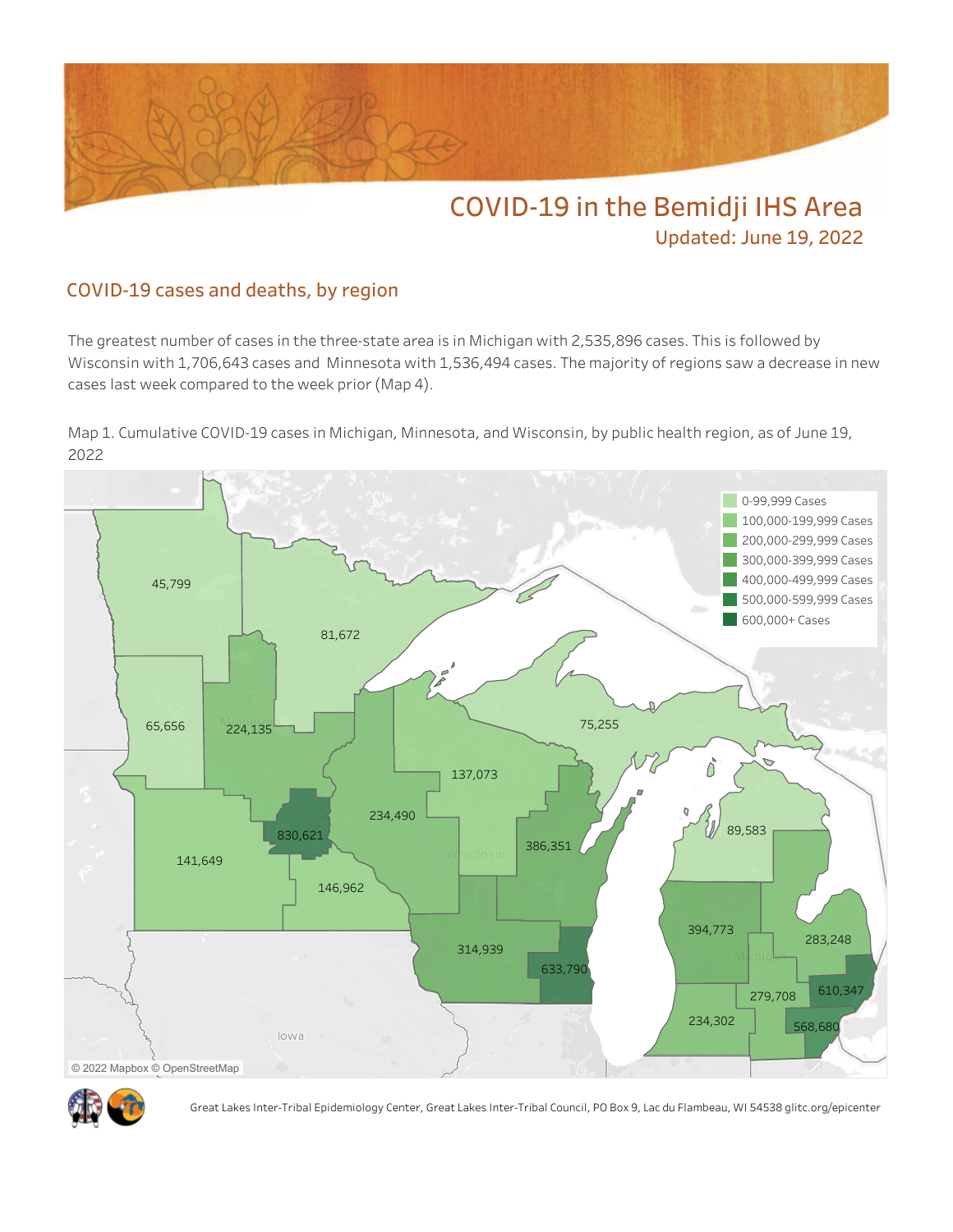Map 2. Cumulative crude COVID-19 case rate (per 100,000) in Michigan, Minnesota, and Wisconsin, by public health region, as of June 19, 2022









Great Lakes Inter-Tribal Epidemiology Center, Great Lakes Inter-Tribal Council, PO Box 9, Lac du Flambeau, WI 54538 glitc.org/epicenter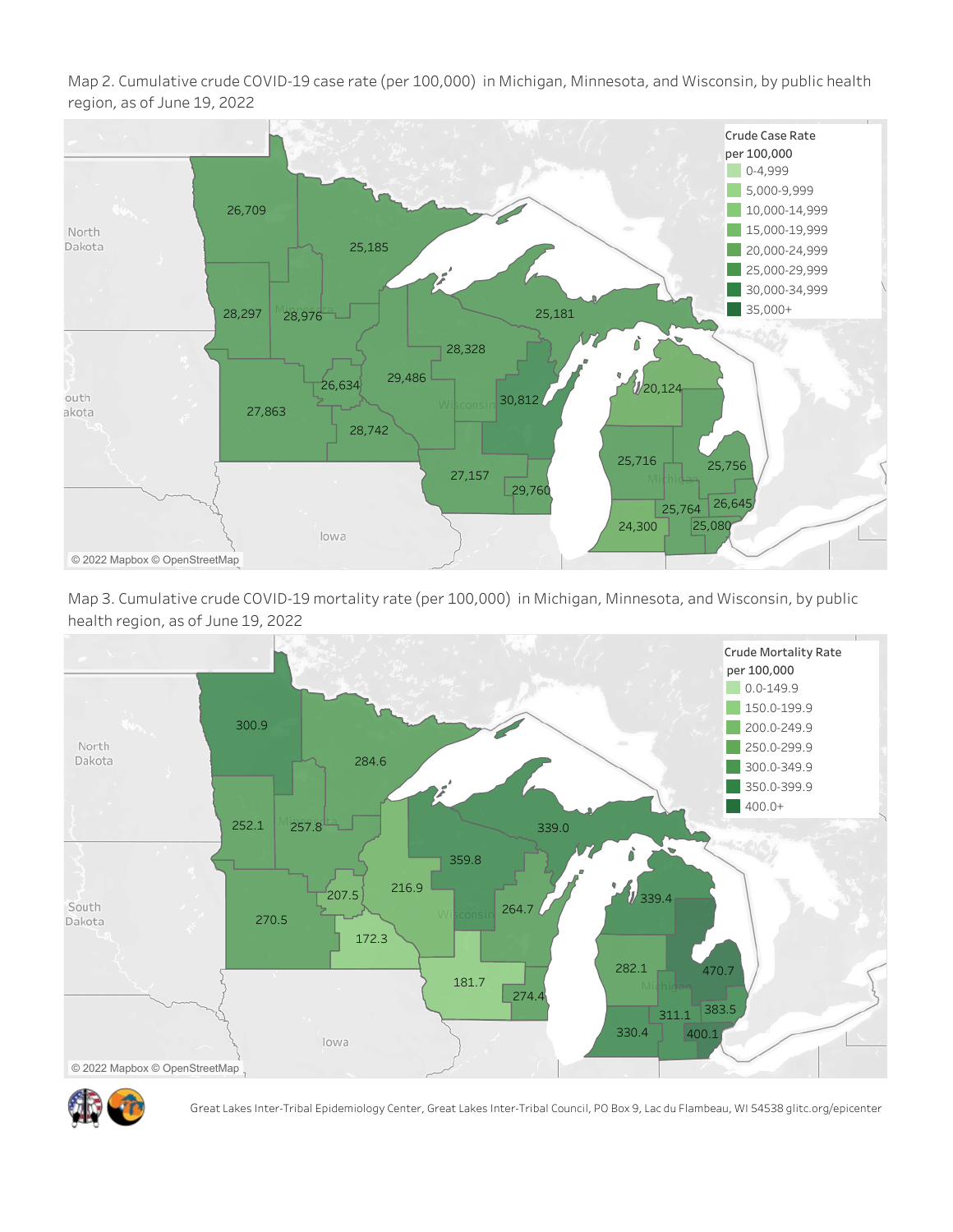Map 4. Percent change in new COVID-19 cases over the last week, June 12, 2022 to June 19, 2022, in Michigan, Minnesota, and Wisconsin, by public health region, as of June 19, 2022



NOTE: A positive (orange-colored) percentage indicates there were more new cases this week than last week; a negative (blue-colored) percentage indicates there were fewer new cases this week than last week.

## Table 1. Cumulative COVID-19 cases and deaths in Michigan, Minnesota, and Wisconsin, as of June 19, 2022

|                  | Cases     | Case rate<br>(per 100,000) | Deaths | Crude mortality rate<br>(per 100,000) |
|------------------|-----------|----------------------------|--------|---------------------------------------|
| Michigan         | 2,535,896 | 25,392.3                   | 36,450 | 365.0                                 |
| Minnesota        | 1,536,494 | 27,244.6                   | 12.744 | 226.0                                 |
| Wisconsin        | 1,706,643 | 29,311.5                   | 14,735 | 253.1                                 |
| Three-State Area | 5,779,033 | 26,943.2                   | 63,929 | 298.1                                 |

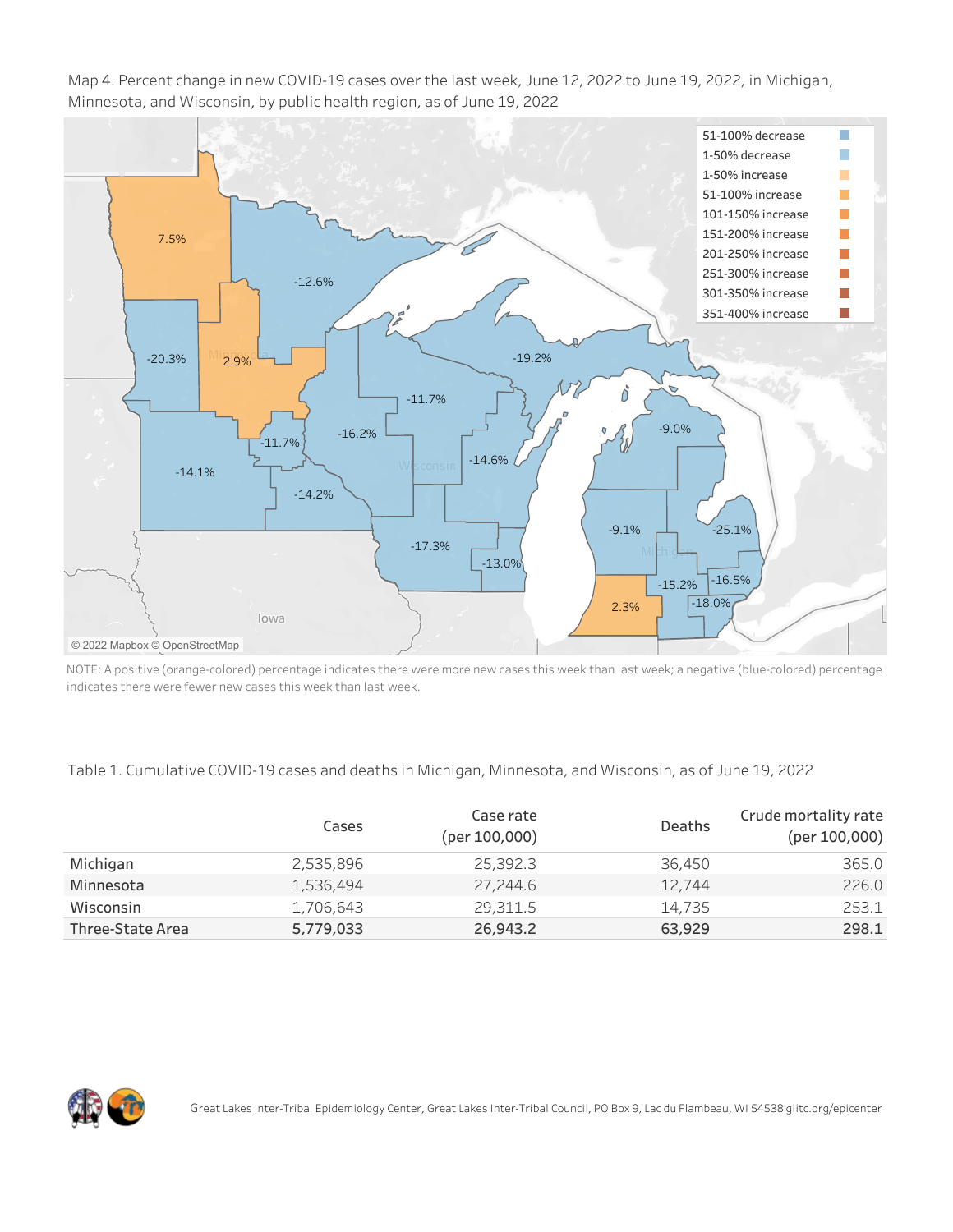## **COVID-19 diagnosis rates, by proximity to reservations**

COVID-19 diagnosis rates are higher on or near reservations in Wisconsin (29,087 cases per 100,000 people) than on or near reservations in Minnesota (26,608 cases per 100,000) and Michigan (24,362 cases per 100,000). Counties that are not on or near reservations in Wisconsin have the highest rates within the region (29,441 cases per 100,000).

Map 5. Cumulative COVID-19 crude diagnosis rates (per 100,000) in Michigan, Minnesota, and Wisconsin, by proximity to reservations (CHSDAs),<sup>1</sup> as of June 19, 2022





Great Lakes Inter-Tribal Epidemiology Center, Great Lakes Inter-Tribal Council, PO Box 9, Lac du Flambeau, WI 54538 glitc.org/epicenter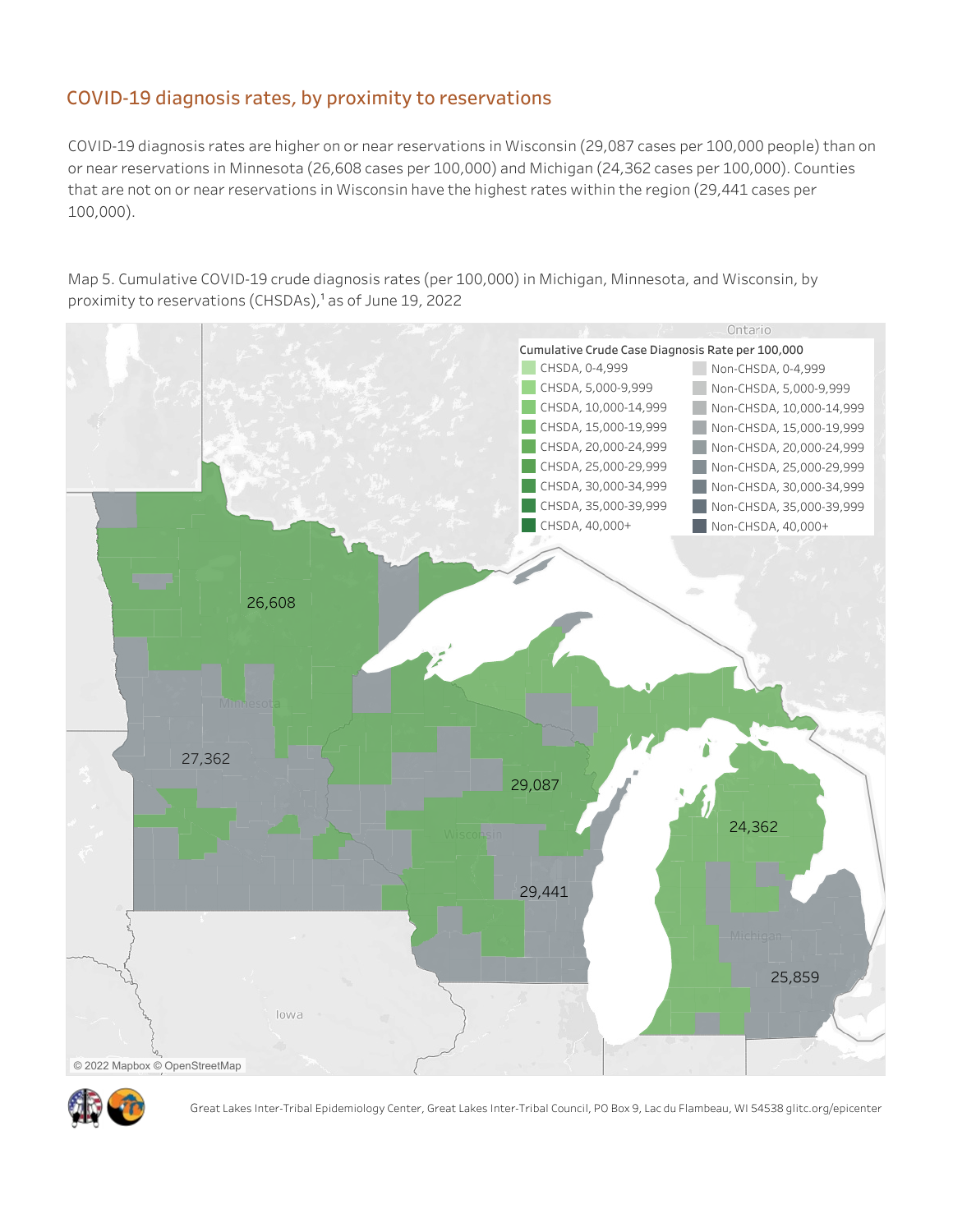Table 2. Cumulative COVID-19 cases, crude diagnosis rates (per 100,000), deaths, and crude mortality rates (per 100,000) in Michigan, Minnesota, and Wisconsin, by proximity to reservations (CHSDAs),<sup>1</sup> as of June 19, 2022

|             |           | Diagnosed cases | Crude diagnosis rate<br>(per 100,000) | Deaths | Crude mortality rate<br>(per 100,000) |
|-------------|-----------|-----------------|---------------------------------------|--------|---------------------------------------|
| Michigan    | CHSDA     | 757,948         | 24,362                                | 9.714  | 312                                   |
|             | Non-CHSDA | 1,777,948       | 25,859                                | 26,736 | 389                                   |
|             | Statewide | 2,535,896       | 25,392                                | 36,450 | 365                                   |
| Minnesota   | CHSDA     | 233,708         | 26,608                                | 2,398  | 273                                   |
|             | Non-CHSDA | 1,302,786       | 27,362                                | 10,346 | 217                                   |
|             | Statewide | 1,536,494       | 27,245                                | 12,744 | 226                                   |
| Wisconsin   | CHSDA     | 619,759         | 29,087                                | 4,765  | 224                                   |
|             | Non-CHSDA | 1,086,884       | 29,441                                | 9,970  | 270                                   |
|             | Statewide | 1,706,643       | 29,312                                | 14,735 | 253                                   |
| Three-State |           | 5,779,033       | 26,943                                | 63,929 | 298                                   |

<sup>1</sup>CHSDAs are Contract Health Service Delivery Areas: counties that include or touch a reservation boundary

## **COVID-19 cases and deaths over time on or near reservations (CHSDAs)**

Cumulative COVID-19 cases are highest on or near reservations in Michigan (757,948 cases), followed by Wisconsin (619,759 cases) and Minnesota (233,708 cases) (Figure 1). Cumulative COVID-19 deaths are highest on or near reservations in Michigan and lower in Wisconsin and Minnesota (Figure 3).

Figure 1. Cumulative COVID-19 cases on or near reservations in Michigan, Minnesota, and Wisconsin, as of June 19, 2022





Great Lakes Inter-Tribal Epidemiology Center, Great Lakes Inter-Tribal Council, PO Box 9, Lac du Flambeau, WI 54538 glitc.org/epicenter